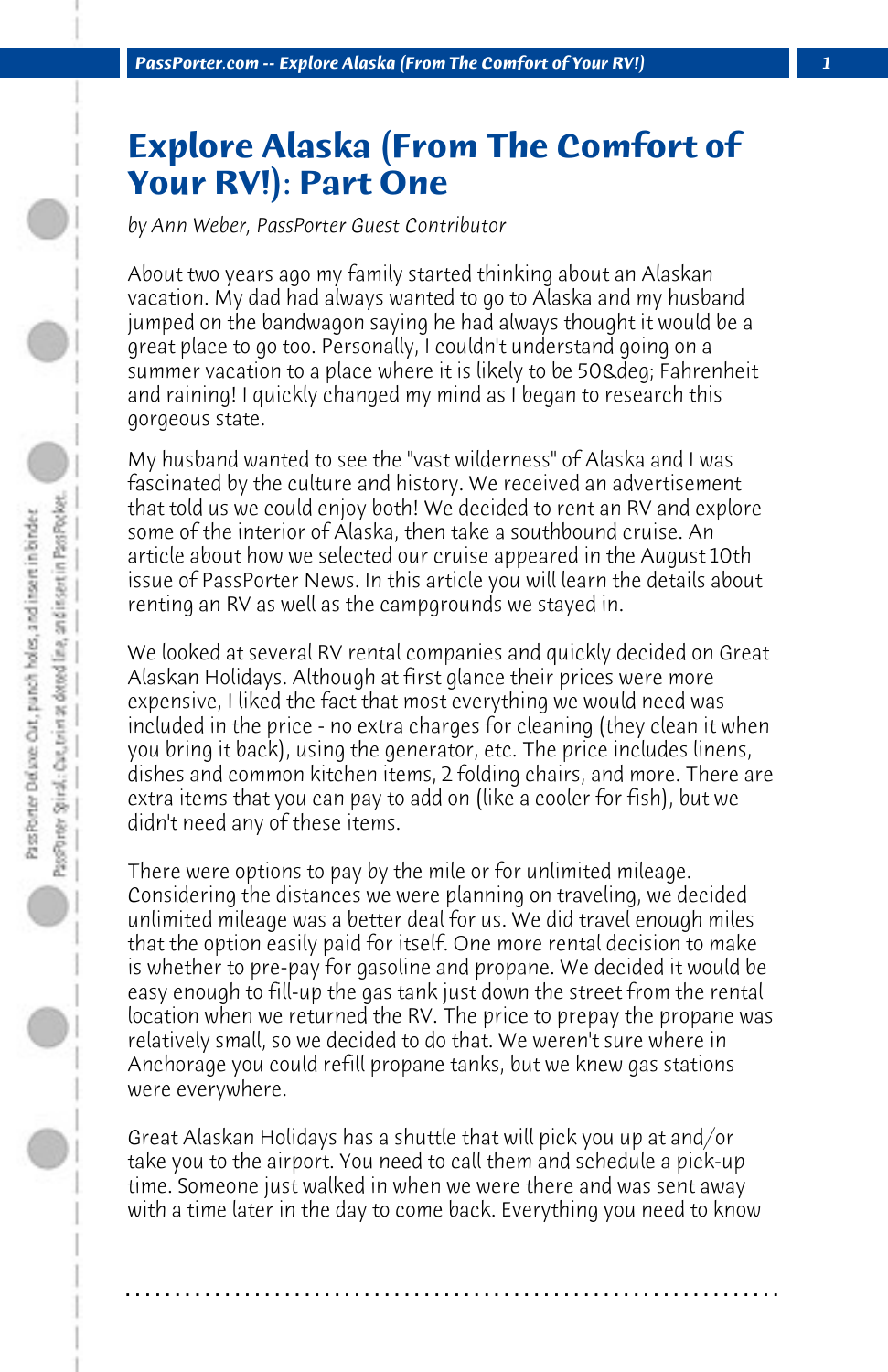(even the fact that you have to call to schedule a pick-up time) is in the paperwork they send you before your vacation. All drivers must watch a safety/driving video before you can fill out the paperwork and be on your way. Plan at least an hour to pick-up your RV. Don't make significant driving plans for the first day since your pick-up time and how long it will take to get the RV are not guaranteed.

For us, the RV was a great solution. We had a 30' motor home with 2 slide-outs. We were amazed by the additional space the slide-outs provided. We had 4 adults and 2 teenagers so two hotel rooms would have been needed. Although I have heard people say they have found nice Bed and Breakfast locations for under \$100/night, I found most hotels were in the \$150 to \$250 per night range. Our RV was around \$200/day. Some of the stretches of road were long and it was really nice to have a restroom and food always available. We also had much greater flexibility on where we wanted to stop in the evenings with the RV. One thing you definitely need to plan for with an RV is how you will cope with the close to 24 hours a day of sunlight. Our camper had 3 skylights, making it impossible to darken the RV for sleeping.

Our first evening was in Talkeetna, on the way to Denali National Park. We stayed at the Talkeetna Camper Park. Although this campground was nothing extraordinary, it was pretty, clean and well maintained. I did not use the showers as I found the price ridiculous (something like \$2 for 5 minutes), but my son and husband used them and said they were clean. We had full hook-ups at this park.

Our second evening was at the Riley Creek Campground in Denali National Park. This campground does not offer hook-ups, but there is a convenient dump station. If you have a National Parks Golden Access Pass or Golden Age Pass you can camp for half price. Although we had a difficult time leveling our trailer here, the campground is beautiful. It was peaceful and really well maintained. In the National Park, your reservation is not for a specific spot. I recommend getting there fairly early in the day so you can pick a good campsite for yourself. We arrived around 5pm and were still able to find a pretty site, but most of the level ones were already gone. Also, book early as it is not unheard of for campgrounds to fill to capacity.

The next night we did not have reservations. We decided we would stop when we were too tired to continue. I decided at the Denali North Viewpoint campground that I didn't want to go any farther. This is more of a parking lot than a campground, but we knew this ahead of time. We wanted to see if we would get lucky and have Mt. McKinley be visible in the morning when we awoke. The view of the mountains from here is beautiful. There were no facilities here other than public toilets and a

**. . . . . . . . . . . . . . . . . . . . . . . . . . . . . . . . . . . . . . . . . . . . . . . . . . . . . . . . . . . . . . . . . .**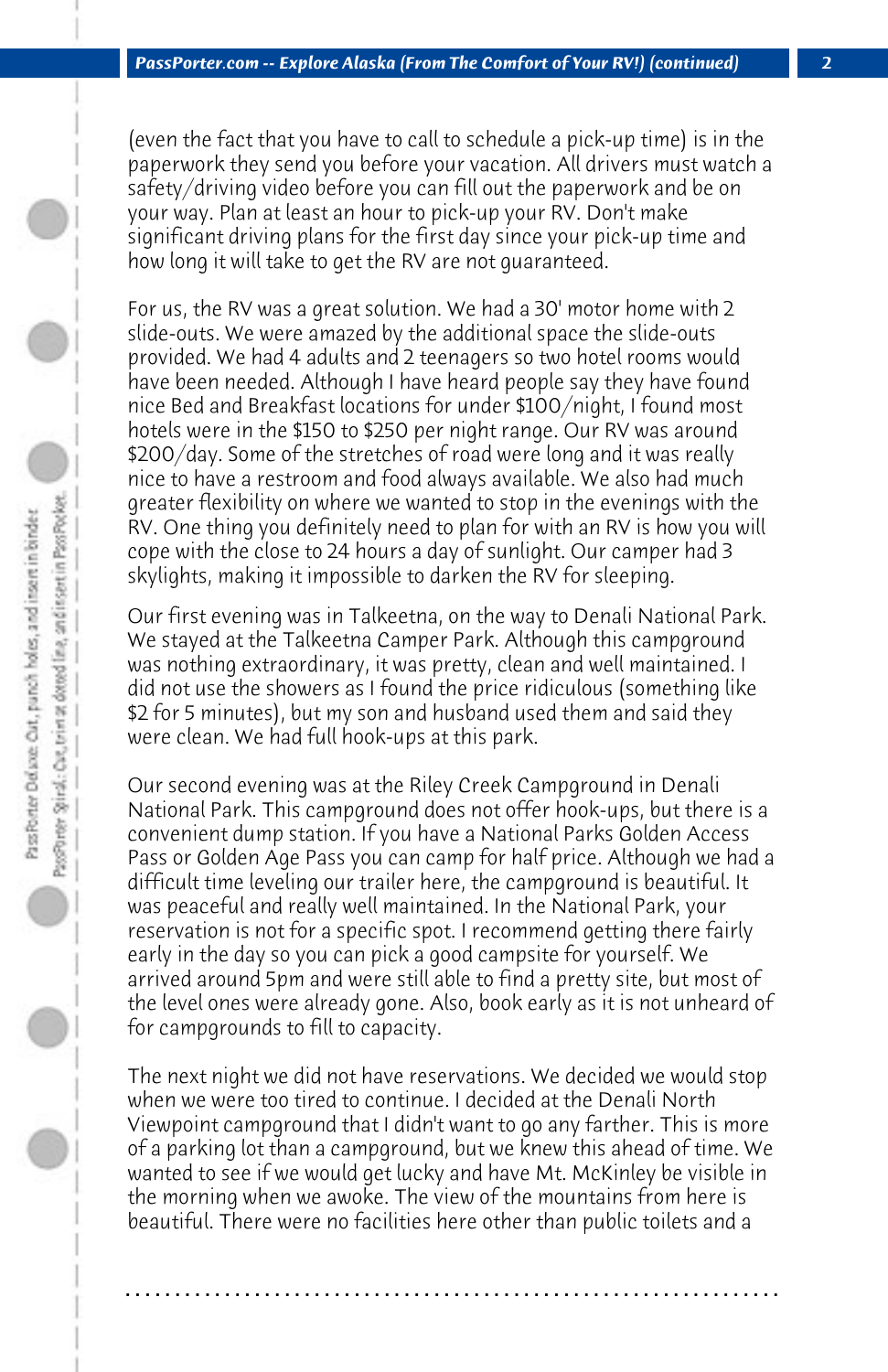## *PassPorter.com -- Explore Alaska (From The Comfort of Your RV!) (continued)*

few picnic tables. There is a small shelter with forms that you fill out and leave in a box with your check and the site (parking place) number you chose.

The following evening was also a stop-when-we-feel- like-it evening. Although not having reservations gave us more flexibility with our schedule, having reservations was less stressful as we knew we had a place to camp.

We ended up near Anchorage, so we stayed at the Anchorage RV Park, where we also had reservations for our final evening in the RV. Although this was one of the more expensive parks, it was beautiful. There was abundant wildlife and trees in the park and yet it had many amenities including wireless Internet and a nice Laundromat.

For our next two nights, we had reservations at the Stoney Creek RV Park near Seward. We were disappointed in this campground, especially after the other beautiful locations we had found. The road into the campground was very rough and it was a difficult turn on and off of the Seward Highway. The entire campground was a large gravel parking lot. There were full hook-ups and large pull through sites, but I felt like I [was staying in a Wal-Mart parking lot. This was also a fairly expensive](http://www.passporter.com/articles/explore-alaska-from-the-comfort-of-your-rv-part-1.php) campground. Both this campground and the Anchorage RV Park had free showers. I took a picture to show how disappointing the campground was, but now looking back, all I notice is the beautiful scenery around it and not the campground itself.

*(Ann's Alaskan RV adventure will continue in an upcoming edition of PassPorter News!)*

*About The Author: Ann Weber is an avid vacation planner. Now that the two years of planning the Alaska adventure is behind her, Ann is diving into plans for her family's upcoming Disney Christmas vacation.*

*Article last updated: 9/14/2006*

*View the latest version online at:* 

*http://www.passporter.com/articles/explore-alaska-from-the-comfort-of-your-rv-part-1.html*

*Copyright by Ann Weber. All rights reserved under International and Pan-American Copyright Conventions. No part of this publication may be stored in a retrieval system or transmitted in any form by any means electronic, mechanical, photocopying, recording, scanning, or otherwise, except as permitted under sections 107 or 108 of the 1976 United States Copyright Act. Resale of this guide is strictly prohibited without the copyright holder's permission. If you purchased this publication from someone other than PassPorter Travel Press, please call*

**. . . . . . . . . . . . . . . . . . . . . . . . . . . . . . . . . . . . . . . . . . . . . . . . . . . . . . . . . . . . . . . . . .**

 $\circ$